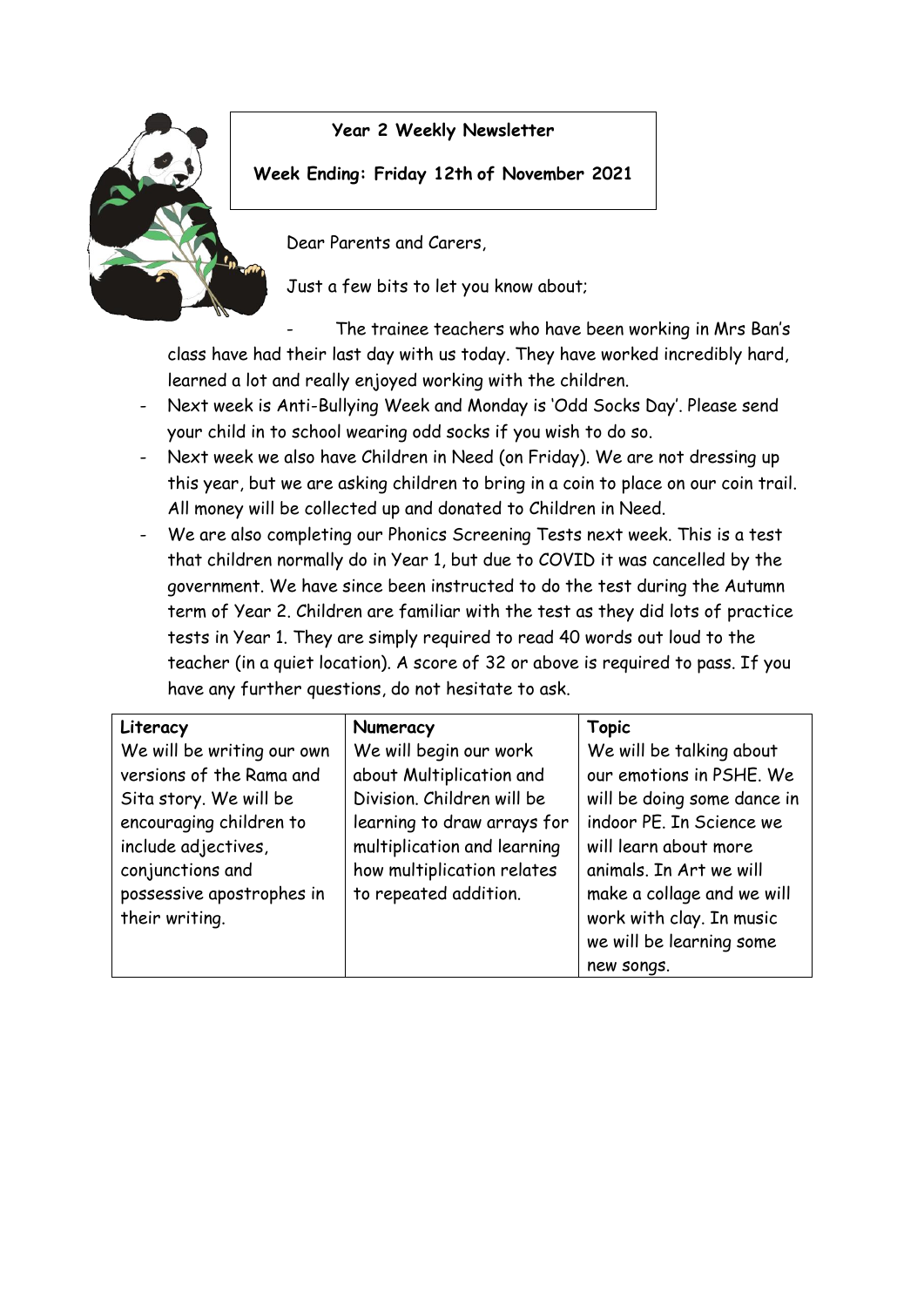## **Homework**

**Please complete homework in the green homework book and make sure your child hands it in no later than Wednesday each week. Marked books will be returned to them on Friday each week.** 

| Reading                                                                                         | <b>CLIC</b> Learn-its                                                                                                                                                                                                                                                                                                                                                                                                                                                                |
|-------------------------------------------------------------------------------------------------|--------------------------------------------------------------------------------------------------------------------------------------------------------------------------------------------------------------------------------------------------------------------------------------------------------------------------------------------------------------------------------------------------------------------------------------------------------------------------------------|
| Please read with your child regularly and                                                       | Our learn-its are:                                                                                                                                                                                                                                                                                                                                                                                                                                                                   |
| fill in the reading chart.                                                                      | $1X10=10$                                                                                                                                                                                                                                                                                                                                                                                                                                                                            |
|                                                                                                 | 2X10=20                                                                                                                                                                                                                                                                                                                                                                                                                                                                              |
|                                                                                                 | 3X10=30                                                                                                                                                                                                                                                                                                                                                                                                                                                                              |
|                                                                                                 | 4X10=40                                                                                                                                                                                                                                                                                                                                                                                                                                                                              |
|                                                                                                 | 5X10=50                                                                                                                                                                                                                                                                                                                                                                                                                                                                              |
| Spelling                                                                                        | Literacy                                                                                                                                                                                                                                                                                                                                                                                                                                                                             |
| Children will have their next spelling test                                                     | Write a book review about one of your                                                                                                                                                                                                                                                                                                                                                                                                                                                |
| on Friday (19th of November).                                                                   | favourite books. You might want to include                                                                                                                                                                                                                                                                                                                                                                                                                                           |
|                                                                                                 | the following;                                                                                                                                                                                                                                                                                                                                                                                                                                                                       |
| These are the words they will be tested<br>on: Monday, Tuesday, Wednesday,<br>Thursday, Friday. | Who the main characters are and a<br>description of their personalities.<br>The reasons why you like the book,<br>e.g. is it long or short, is it exciting or<br>funny or does it really make you think,<br>how does it make you feel and why?<br>Do you like the ending?<br>Does it have any similarities or<br>differences to other books you enjoy?<br>What is the same / different?<br>If you were trying to persuade a<br>friend to read the book, what might<br>you tell them? |

## **Topic Homework Activities**

**These activities are optional, meaning that your child DOES NOT HAVE TO DO THEM, however they might enjoy doing them! If your child chooses to complete any of these, they can do them in their homework book and teachers will happily mark them** 

**Each week, choose a homework activity to complete. Some of the tasks could be done by yourself, some will need an adult to help you.**

1. Choose a favourite animal and draw and label its lifecycle.